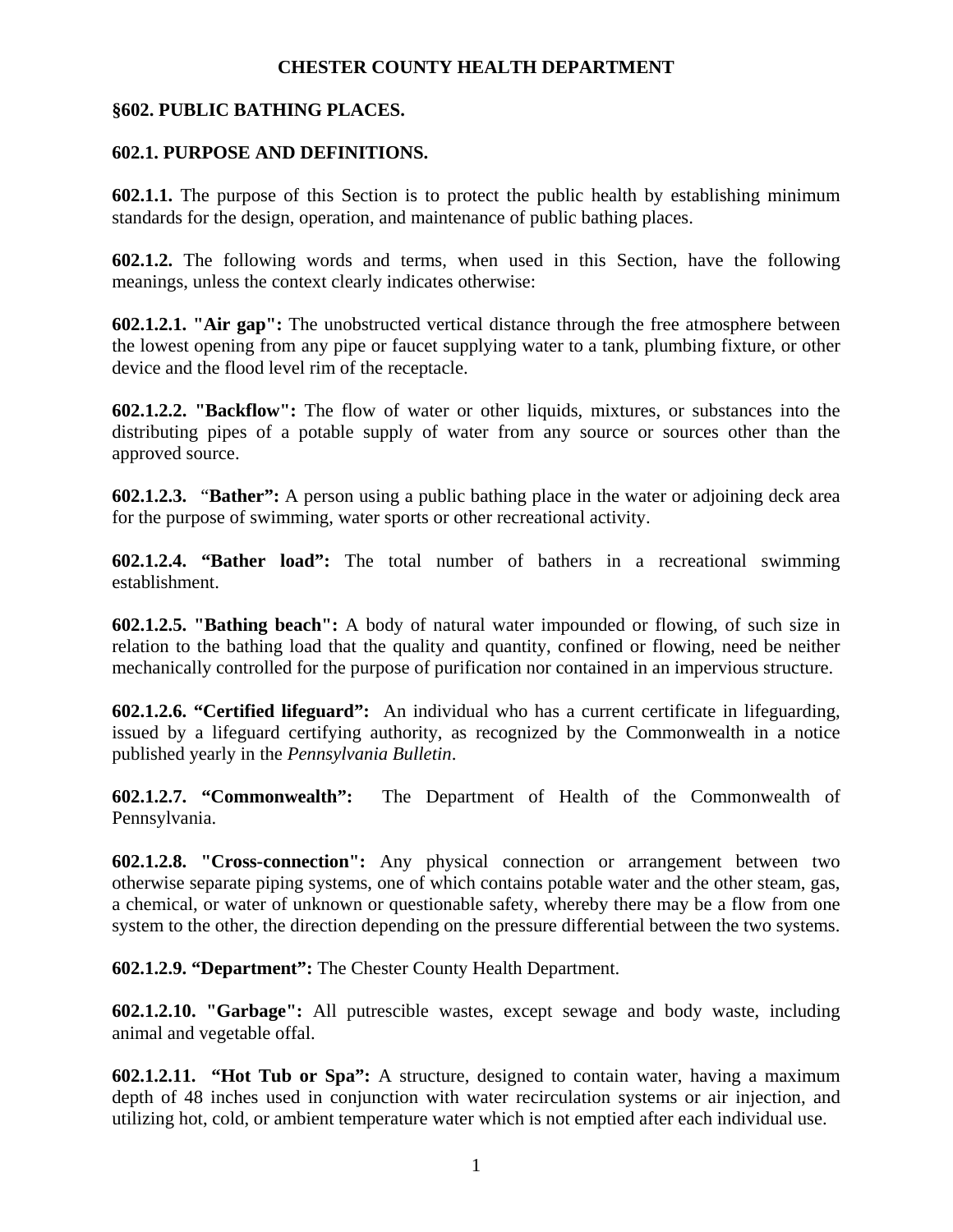**602.1.2.12. "Maximum bather load":** The maximum number of bathers that the recreational swimming establishment is designed to accommodate, as defined in the plans and specifications submitted as part of the permit application using the guidelines set forth in the Department's publication, Public Bathing Place Manual.

**602.1.2.13. "National Electrical Code":** The National Electrical Code published by the National Fire Protection Association.

**602.1.2.14. "Person":** An individual, partnership, corporation, association, municipality, county, authority, the Commonwealth or other private or public entity.

**602.1.2.15. "Public bathing place":** An outdoor or indoor place used for amateur, professional or recreative swimming or bathing whether or not a fee is charged for admission or for the use of the place, exclusive of a bathing place at a private, single-family residence which is used solely by the owner of the residence, his family and their personal guests.

**602.1.2.16. "Recreational swimming establishment":** A facility that is designed, constructed or designated for use by individuals for the primary purpose of swimming, if a fee is charged for admission.

 (i) The term includes swimming pools, water rides, wave pools and swimming beaches and other outdoor swimming facilities.

 (ii) The term excludes those facilities owned by condominiums, other property owner associations, rental arrangements that include three or more families or social units, hotels or motels, campgrounds, private clubs and private organizations which do not provide access to the general public, swimming facilities used exclusively for hydrotherapy and residential swimming facilities used solely by the owner of a residence, the owner's family and personal guests.

**602.1.2.17. "Refuse":** All nonputrescible wastes generally regarded and classified as rubbish, trash, junk and similar designations which have been rejected by the owner or possessor thereof as useless or worthless to him.

**602.1.2.18. "Rope and float line":** A continuous line, at least 1/4 inch in diameter, that is supported by buoys and attached to opposite sides of a swimming pool.

**602.1.2.19. "Sewage":** Any substance which contains any of the waste products or excrements or other discharges from the bodies of human beings or animals, and any noxious or deleterious substance being harmful or inimical: to the public health; or to animal or aquatic life; or to the use of water for domestic supply or for recreation.

**602.1.2.20. "Sewerage system":** Any community or individual system, whether publicly or privately owned, for the collection and disposal of sewage or industrial wastes of a liquid nature, including various devices for the treatment of such sewage or industrial wastes.

**602.1.2.21. "Source":** A well, spring, cistern, infiltration gallery, stream, reservoir, pond, or lake from which, by any means, water is taken either intermittently or continuously for use by the public.

**602.1.2.22. "Swimming pool":** A body of water of such size in relation to the bathing load that the quality and quantity of the water confined must be mechanically controlled for the purpose of purification and contained in an impervious structure.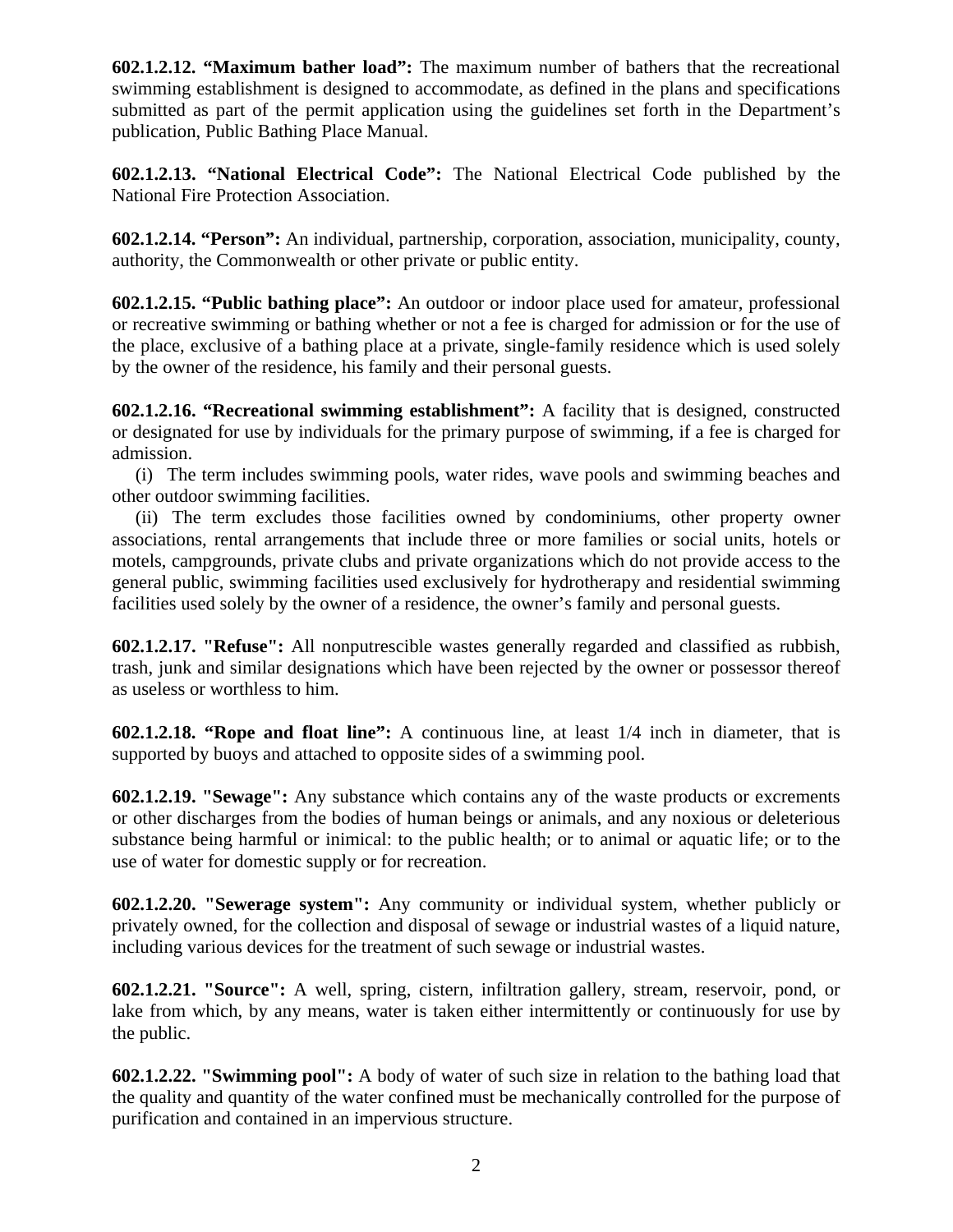**602.1.2.23. "Turnover period":** The number of hours required to completely replenish the water in a pool, or recirculate a quantity of water equal to the capacity of the pool.

**602.1.2.24. "Vector":** Any organism, including but not limited to, rats, bats, mice, cockroaches, fleas, flies, mites, mosquitoes, and ticks, which is capable of transmitting a pathogen to man, or capable of causing food to become unclean, unwholesome, spoiled, adulterated, or unsafe for human consumption.

**602.1.2.25. "Wading pool":** A body of water designed for use by children which is not deeper than three feet and of such size in relation to the bathing load that the quality and quantity of the water confined must be mechanically controlled for the purpose of purification and contained in an impervious structure.

**602.1.2.26. "Waters of the Commonwealth"**: All rivers, streams, creeks, rivulets, lakes, dammed water, ponds, springs, and all other bodies of surface and underground water, or parts thereof, whether natural or artificial, within or on the boundaries of the Commonwealth of Pennsylvania.

**602.1.2.27. "Water supply"**: A source or sources of water, as well as any and all water treatment, storage, transmission and distribution facilities.

### **602.2. GENERAL PROVISIONS.**

**602.2.1. CONSTRUCTION PERMIT.** A permit shall be obtained from the local municipality prior to the construction, alteration, modification, or operation of a public bathing place. Construction permits shall be issued based on compliance with the PA Uniform Construction Code.

**602.2.2. COMMONWEALTH PUBLIC BATHING PLACE PERMIT.** A Public Bathing Place Permit shall be obtained from the Commonwealth before a public bathing place located in the Commonwealth begins operations. When the ownership of the public bathing place changes or if the public bathing place is leased by the owner, it is the responsibility of the new owner or lessee to secure a Commonwealth Public bathing Place Permit in his name.

**602.2.3. CERTIFICATE OF REGISTRATION.** A person may not operate a public bathing place without a Certificate of Registration issued by the Department. The Certificate of Registration covers all pools, including wading, diving, racing, water slides, hot tubs, etc. that are operated at a particular site.

**602.2.3.1.** Certificates of Registration expire on April 30 and shall be renewed annually.

**602.2.3.2.** Application for an annual Certificate of Registration shall be made to the Department on the application form provided by the Department.

**602.2.3.3.** Certificates of Registration are nontransferable. When the ownership of the public bathing place changes or if the public bathing place is leased by the owner, it is the responsibility of the new owner or lessee to secure a Certificate of Registration in his name.

**602.2.4. PESTICIDE APPLICATOR CERTIFICATION.** Applicators of general use pesticides, including chlorine, bromine, and algaecides, shall obtain Pesticide Applicator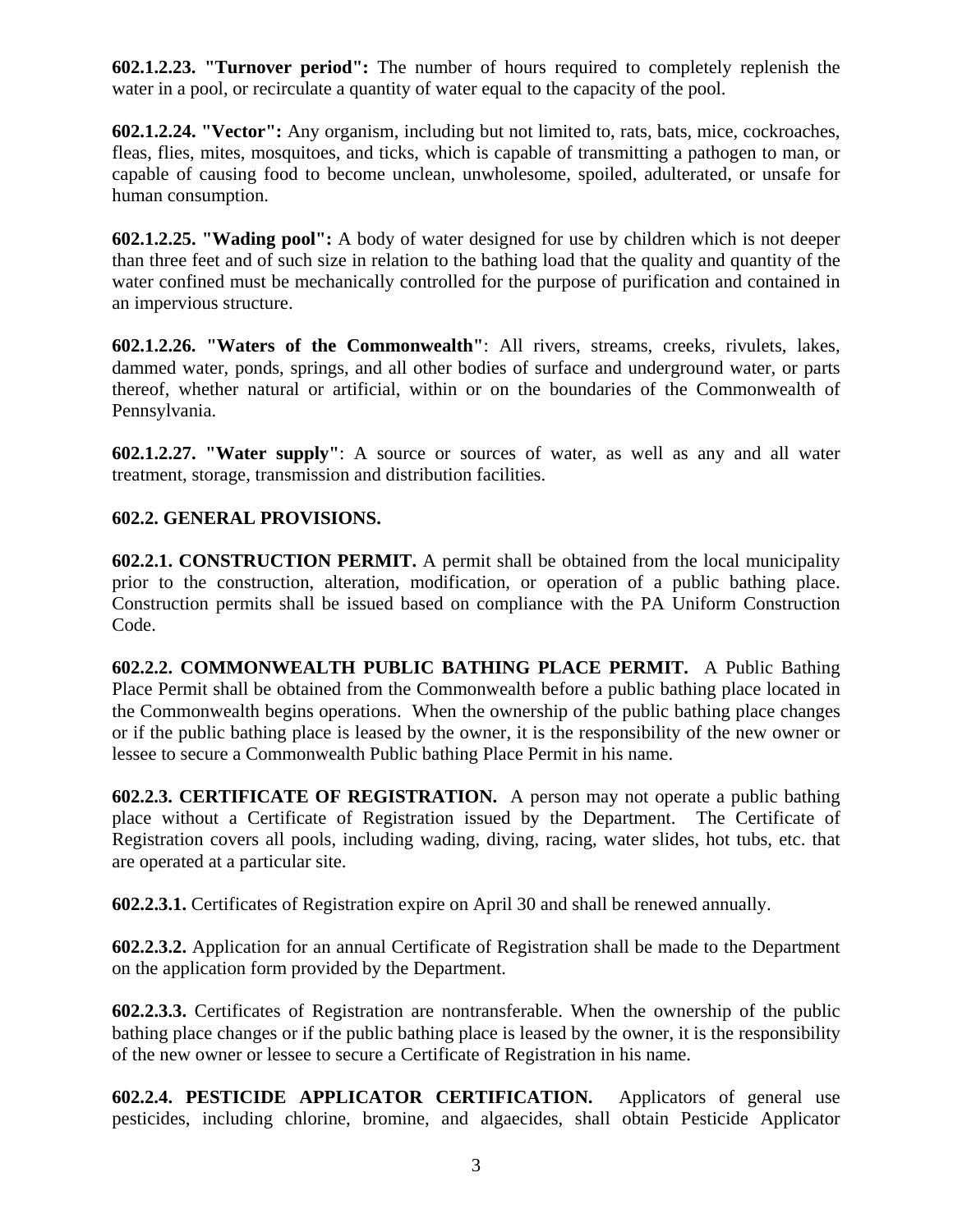Certification in Category 24 (Swimming Pools), in accordance with the PA Code, Chapter 128 (Pennsylvania Pesticide Rules and Regulations).

### **602.2.5. MAINTENANCE OF REGULATIONS AND CERTIFICATES.**

**602.2.5.1.** A copy of this Section, the Construction Permit from the municipality, the Public Bathing Place Permit from the Commonwealth, the Certificate of Registration issued by the Department, and all other applicable certification/inspection documents shall be available on-site at each public bathing place for the information of the public.

#### **602.2.6. INSPECTION.**

**602.2.6.1.** Subject to the limitations of the Constitutions of the United States and the Commonwealth of Pennsylvania, the Department, upon showing proper identification of office, may enter and inspect any public bathing place at all reasonable times, and, in an emergency, at any time.

**602.2.6.2.** All public bathing places located within the jurisdiction of the Department shall be operated and maintained in compliance with these Rules and Regulations.

**602.2.6.3.** When it is determined by the Department, after inspection, that any public bathing place is not being operated and/or maintained in compliance with these Rules and Regulations, the Department shall have the power to suspend or revoke the Certificate of Registration for said place.

**602.2.6.4.** When any Certificate of Registration is suspended or revoked in accordance with these Rules and Regulations, the owner or other responsible person shall have the right to a hearing pursuant to Chapter 100, §108, of these Rules and Regulations.

### **602.2.7. MANAGEMENT OF THE PUBLIC BATHING PLACE.**

**602.2.7.1.** A capable person or pool service company shall be in charge of the public bathing places and shall be responsible for the proper maintenance and use of the public bathing place as provided in:

**602.2.7.1.1.** The Public Bathing Law (35 P.S. §627 et seq.)

**602.2.7.1.2.** The permit and certificates issued for the public bathing place; and

**602.2.7.1.3.** The provisions of this Section.

#### **602.2.8. APPROVAL BY DEPARTMENT.**

**602.2.8.1.** A deviation from approved plans or specifications affecting the safety of bathers, treatment process or quality of water shall be approved by the Department in writing before the changes are made. A treatment process or protective measure may not be added to, altered, or discontinued without approval from the Department.

#### **602.3. WATER SUPPLY SOURCE.**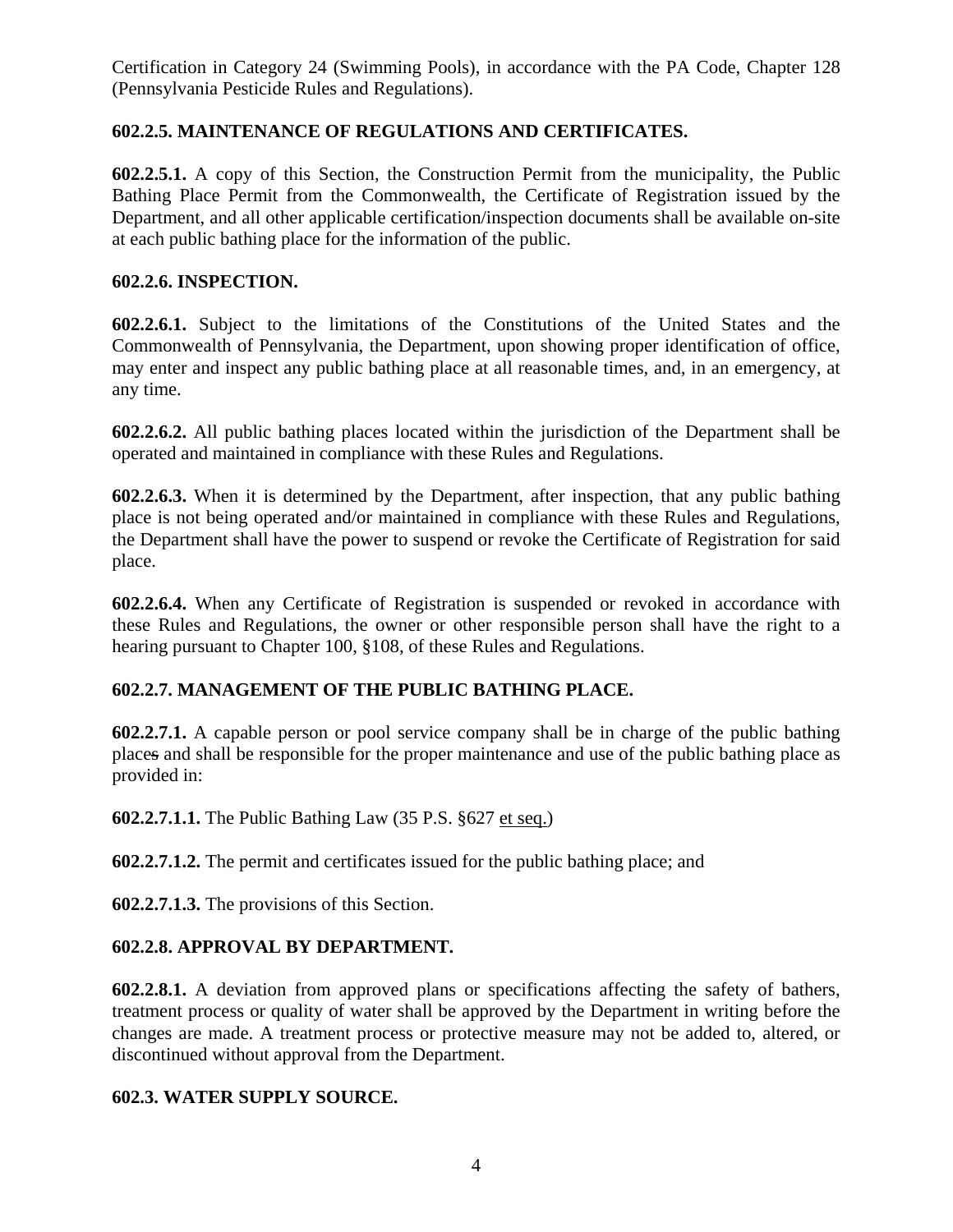**602.3.1.** All water used for drinking, food preparation, cleaning or personal hygiene purposes at public bathing places shall be provided from a supply approved by the Department. Such approval shall be based upon satisfactory compliance with 25 PA Code Chapter 109 (related to safe drinking water).

**602.3.1.1.** The water supply shall be in adequate quantity and shall meet the bacteriological and chemical water standards of the Department.

**602.3.1.2.** Unapproved water supplies shall be made inaccessible to the public in a manner deemed satisfactory to the Department.

**602.3.2.** Drinking water facilities shall be provided at all public bathing places.

# **602.4. WATER QUALITY FOR SWIMMING OR RECREATIVE BATHING.**

**602.4.1. GENERAL STANDARD.** The water used at all public bathing places for swimming or recreative bathing shall meet the bacteriological, chemical, physical and radiological standards of the Department.

**602.4.2. CIRCULATION.** Water shall be introduced to and withdrawn from the pool so as to provide adequate, uniform circulation and adequate, uniform disinfectant residual throughout the entire pool.

# **602.4.3. RECIRCULATION AND FILTRATION.**

**602.4.3.1.** All pools shall be provided with a recirculation and filtration system capable of maintaining bacteriological, chemical and physical standards established by this Section.

**602.4.3.2.** Where sand or anthrafilt filters are used, equipment shall be provided capable of continuously adding with reasonable accurate dosage, coagulant ahead of the filters.

**602.4.3.3.** A flow meter or other device shall be provided to continuously measure flow rate in the recirculation system. The indicator shall have a range of readings appropriate for the anticipated flow rate, shall be located where it is readily accessible for reading and maintenance and installed according to manufacturer's recommendations.

# **602.4.4. TURNOVER PERIODS.**

**602.4.4.1.** The turnover period for wading pools, spray pools, and zero-depth entry areas shall be two (2) hours or less.

**602.4.4.2.** The turnover period for a wave pool shall be four (4) hours or less.

**602.4.4.3.** The turnover period for hot tubs and spas shall by thirty (30) minutes or less.

**602.4.4.4.** The turnover period for all other public bathing places shall be six (6) hours or less.

**602.4.5. CLARITY OF THE POOL.** All water in the pool shall be sufficiently clear to permit the bottom of the deepest portion to be readily visible from pool side. Water clarity shall be determined by meeting one of the following criteria: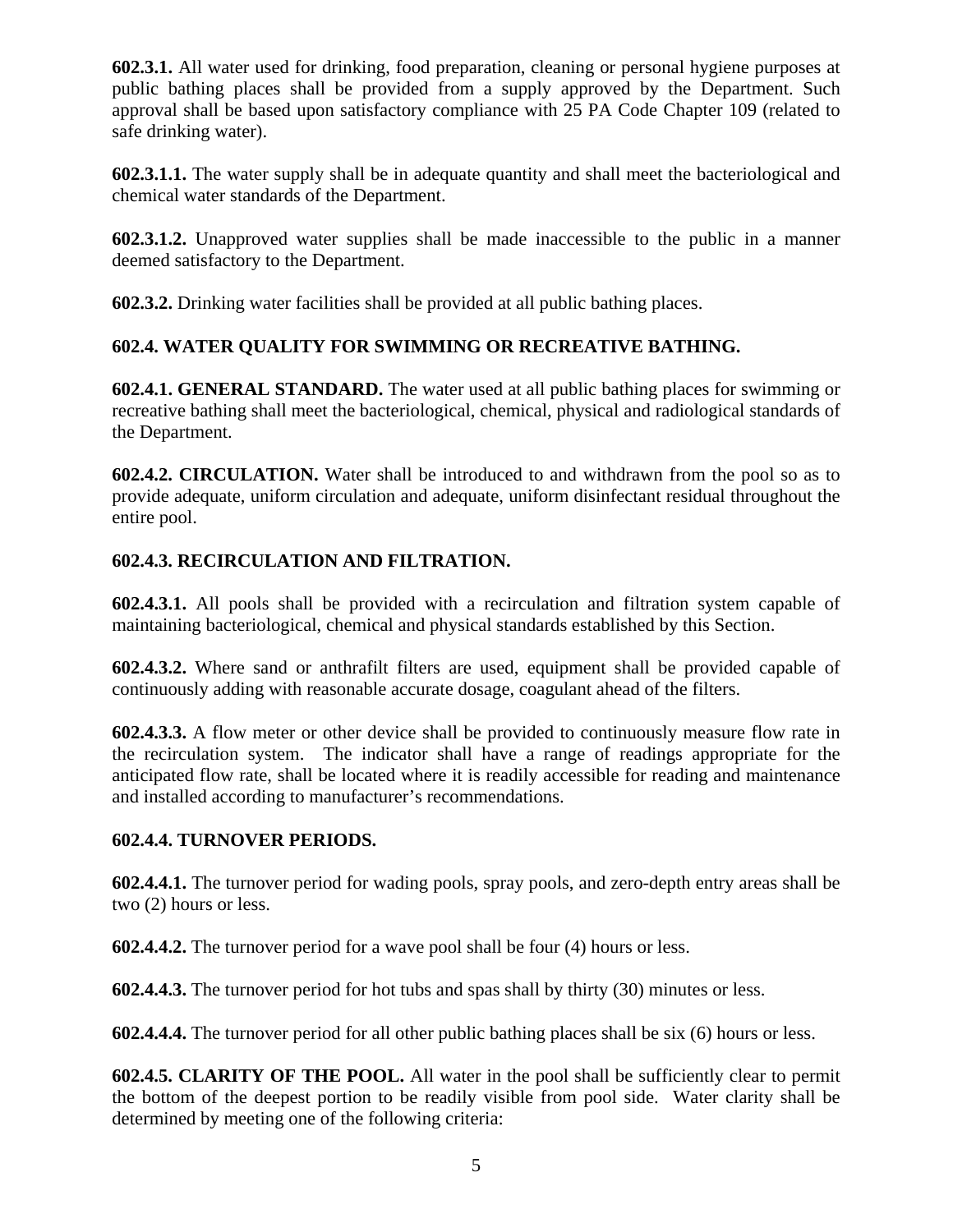**602.4.5.1.** A black disk six (6) inches in diameter placed at the point which is greatest in depth is clearly visible from the deck around the deep area.

**602.4.5.2.** The protective cover over the main drain is clearly visible from the deck around the deep area. The protective cover over the main drain shall be painted a contrasting color in relationship to the color of the pool floor.

## **602.4.6. OVERFLOW FACILITIES AND BOTTOM CLEANING.**

**602.4.6.1.** Overflow facilities shall be provided and water levels in the pool maintained to effectively remove scum, debris, or other floating matter.

**602.4.6.2.** The bottom of the pool shall be vacuumed or otherwise cleaned as frequently as necessary to keep the bottom free of all foreign matter.

## **602.4.7. SWIMMING POOL CONTAMINATION.**

**602.4.7.1.** All pools shall be maintained in such a manner as to assure that the bacteriological quality of the water meets or exceeds the standards established by this Department. Pool water sampling and analysis shall be conducted by a laboratory which complies with Subsection 602.4.11. The water in a swimming pool or wading pool shall be considered contaminated when one of the following conditions exist:

**602.4.7.1.1.** More than one, ten milliliter portion of any sample shows a positive test for coliform organisms when multitube fermentation technique is used or more than one coliform organism per fifty milliliters is found when the membrane filter is used.

**602.4.7.1.2.** Two consecutive samples show a positive test for coliform organisms in any ten milliliter portion of any sample when the multitube fermentation technique is used or more than one coliform organism per fifty milliliters is found when the membrane filter test is used.

**602.4.7.1.3.** Two of any ten consecutive samples show a positive test for coliform organisms in any of the ten milliliter portions of any sample when the multitube fermentation technique is used or more than one coliform organism per fifty milliliters is found when the membrane filter test is used.

### **602.4.8. BATHING BEACH CONTAMINATION.**

**602.4.8.1.** The water in bathing beaches shall be considered contaminated for bathing purposes when one of the following conditions exists:

**602.4.8.1.1.** The Department determines that any substance is being discharged or may be discharged into the water and is or may be hazardous to the health of persons using the bathing beach.

**602. 4.8.1.2.** The E. coli density of a water sample taken from the bathing beach exceeds 235 per 100 milliliters.

**602.4.8.2.** The E. coli density in all water samples taken from the bathing beach, in any 30-day period during the bathing beach's operating season, exceeds a geometric mean of 126 per 100 milliliters.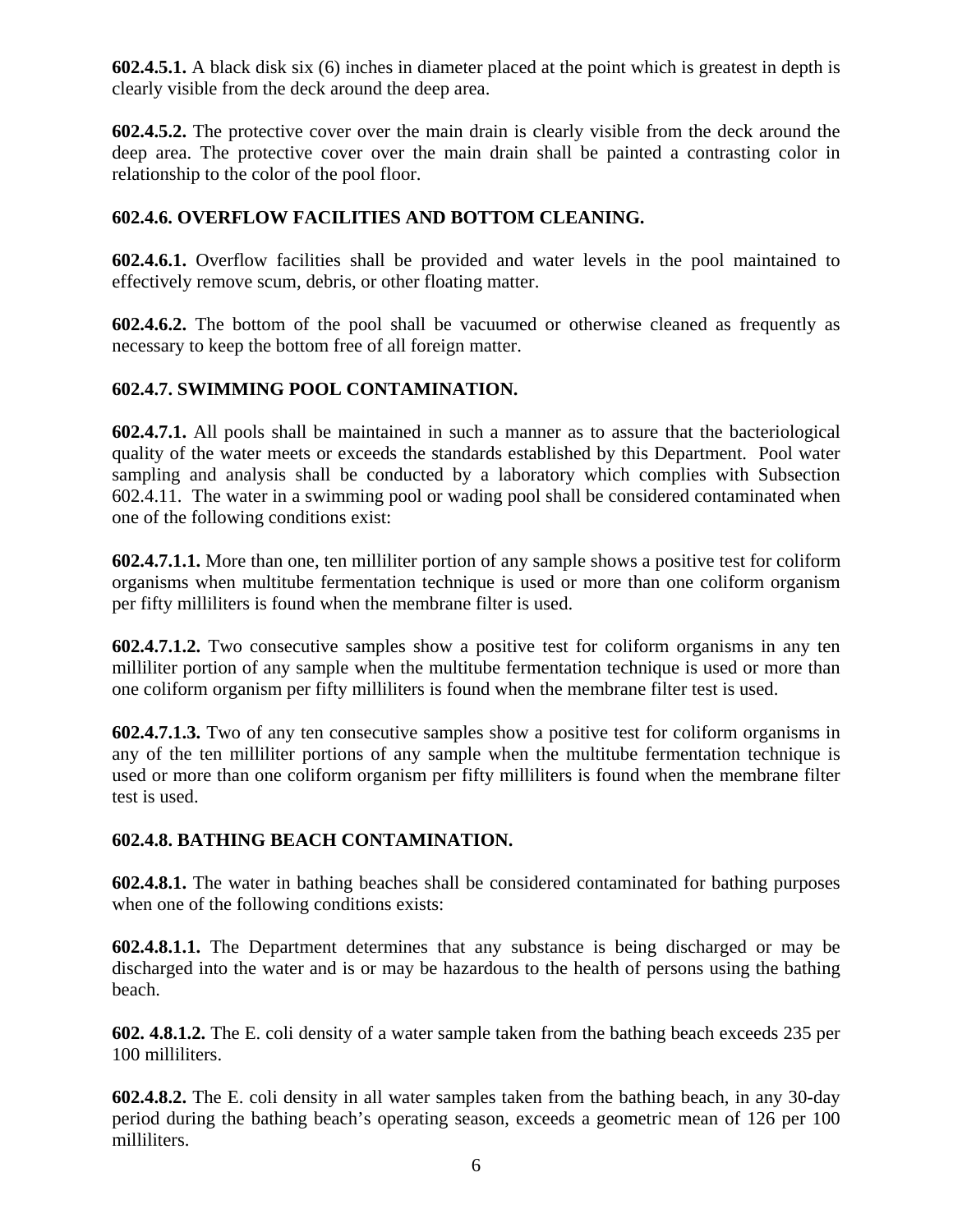**602.4.8.3.** Use of a bathing beach found to be contaminated shall be discontinued until written approval to reopen the bathing beach for swimming or bathing is obtained from the Department. The Certificate of Registration holder shall prominently post legible signs measuring at least 8" by 11" at all entrances to the bathing beach area informing the public that the bathing beach is closed and that swimming or bathing is prohibited. The approval to reopen shall be given by the Department when the Department finds that the waters of such bathing beach are no longer contaminated.

### **602.4.9. DISINFECTION OF POOL WATER.**

**602.4.9.1.** When chlorine or a hypochlorite compound is used for disinfection, the free chlorine residual in the water in all parts of the pool when in use shall be at least 2.0 milligrams per liter and no higher than 5.0 milligrams per liter. Combined chlorine levels should not exceed 2.0 milligrams per liter.

**602.4.9.2.** When bromine is used for disinfection, the bromine residual in the water in all parts of the pool when in use shall be at least 4.0 milligrams per liter and no higher than 10.0 milligrams per liter.

**602.4.9.3.** The pH value in the water shall be at least 7.2 and no higher that 7.6.

**602.4.9.4.** The total alkalinity of the water shall be between 80 and 120 milligrams per liter,

**602.4.9.5.** When cyanuric acid is used as a stabilizer, the concentration may not exceed 50 milligram per liter in the water in all parts of the pool when in use. Cyanuric acid shall be used in outdoor pools only.

**602.4.9.6.** Other disinfection materials or methods may be used after approval by the Department when they have been adequately demonstrated to:

**602.4.9.6.1.** provide a satisfactory residual effect which is easily measured;

**602.4.9.6.2.** work as effectively as the chlorine concentrations required by §602.4.9.1. of this section; and

**602.4.9.6.3.** create no danger to public health, create no objectionable physiological effects, or impart no toxic properties to the water.

**602.4.9.7.** Testing kits shall be provided for making the necessary tests for residual disinfection and pH. The kit for disinfectant residual shall be accurate within 0.1 milligrams/liter of chlorine or equivalent. The pH kit shall be accurate within 0.2 pH units. When the pool is in use tests shall be made at least twice daily or more often if required by the Department.

**602.4.9.8. ACCESS TO DISINFECTANT EQUIPMENT AND CHEMICALS.** All disinfectant equipment shall be installed in such a manner as to be accessible only to authorized persons. All disinfection chemicals shall be stored and used in compliance with the recommendations specified by the manufacturer.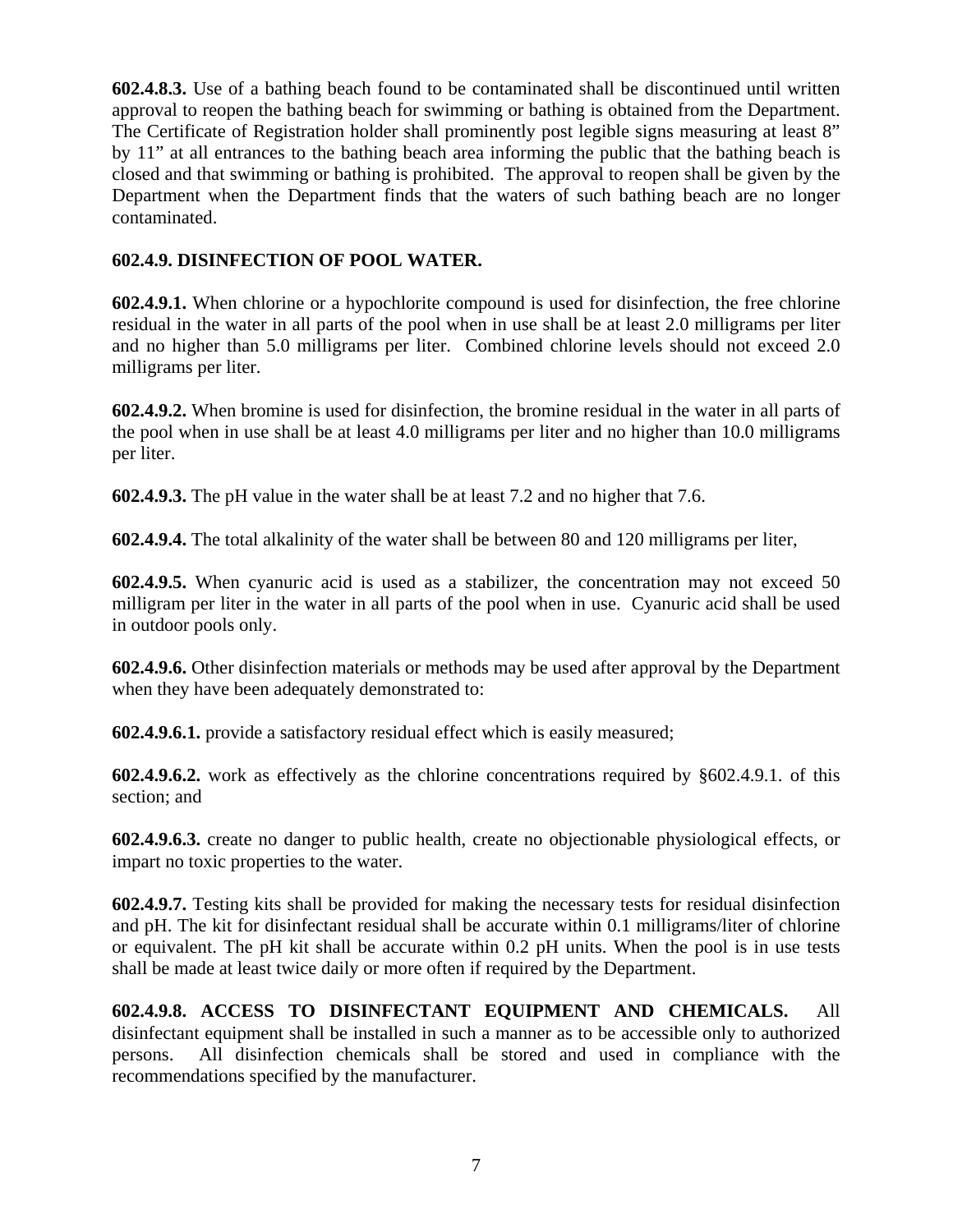**602.4.9.9. MATERIAL SAFETY DATA SHEETS (MSDS).** Copies of MSDS sheets for all pool chemicals shall be maintained in compliance with the Federal Superfund Amendments and Reauthorization Act (SARA).

#### **602.4.10. WATER SAMPLES.**

**602.4.10.1.** Samples of water used for swimming or bathing shall be collected and analyzed for purity. Pool water sampling and analysis shall be conducted by a laboratory which complies with §602.4.11.

**602.4.10.2.** A bacteriological analysis shall be made at least once each week of a sample collected during the period of maximum use of the public bathing place. A copy of the test report shall be filed weekly with the Department. Additional analyses of additional samples shall be furnished by the person or pool service company in charge upon notification by the Department.

**602.4.10.3.** Copies of the reports of analyses shall be maintained by the person or pool service company in charge for at least two years and made available to the Department upon request.

**602.4.10.4.** The laboratory conducting the bacteriological testing shall report test results exceeding the criteria specified in Subsections 602.4.7. and 602.602.4.8. to the Department within 24 hours of the availability of the laboratory result.

## **602.4.11. LABORATORY TESTING.**

**602.4.11.1.** Testing and analysis of water samples shall be performed by competent personnel at a drinking water environmental laboratory that is required to register with the Department of Environmental Protection and is in compliance with 27 Pa.C.S. Chapter 41 (relating to environmental laboratory accreditation), known as the Environmental Laboratory Accreditation Act, and the regulations promulgated there under. Testing of the water samples shall be performed in accordance with the procedure provided in the *Standard Methods for the Examination of Water and Wastewater*, 20th edition, published jointly by the American Public Health Association and the American Water Works Association, as amended, or in accordance with any other method approved by the United States Environmental Protection Agency for the testing of E. coli in water samples taken from waters designated for primary contact recreation.

**602.4.11.2.** The laboratory shall document the method used to complete the tests of the water samples and make the documentation available to the Department upon request.

**602.4.12. RECORDS OF TEST**. Daily records of test and of the operation of the public bathing place shall be kept on forms satisfactory to the Department and copies thereof shall be filed monthly, or more often if required, with the appropriate office of the Department.

### **602.5. GENERAL SAFETY.**

### **602.5.1. REDUCTION OF HAZARDS.**

**602.5.1.1.** Construction, equipment, operation and maintenance at all public bathing places shall be such as to reduce to a practical minimum the danger of injury to persons from drowning, falls, collisions, fires, nuisances or hazard of any kind.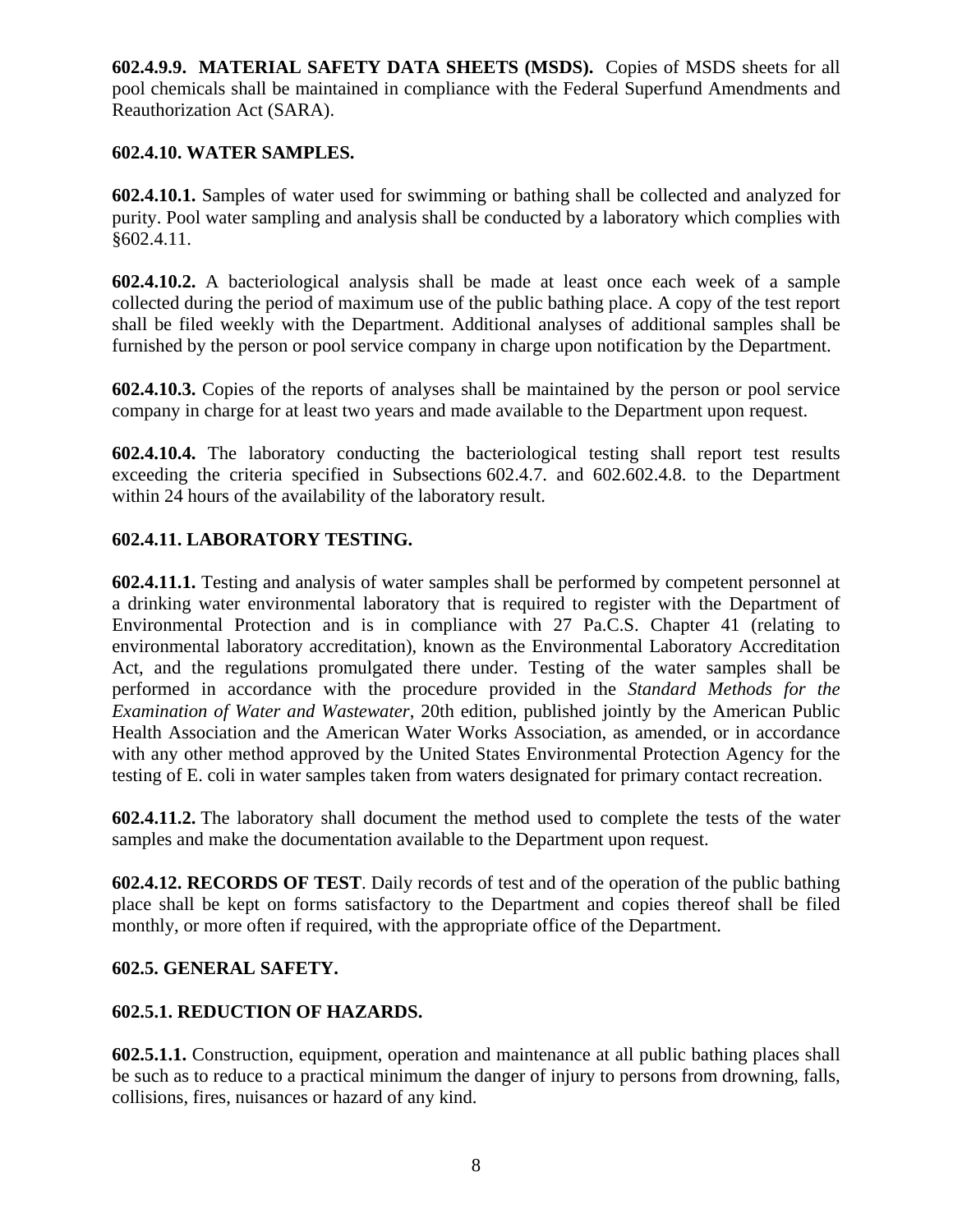**602.5.1.2.** All public bathing places shall be in compliance with all Federal, State, and Local laws regarding certified drain covers and other safety requirements.

**602.5.1.3.** All main drain outlets shall be covered by a grating that can not be easily removed by bathers, will not pose a tripping hazard and is designed to prevent entrapment.

**602.5.1.4.** The temperature of the water in any public bathing place shall not exceed 104°F.

## **602.5.2. CERTIFIED LIFEGUARDS.**

**602.5.2.1.** All lifeguards shall be certified by a lifeguard certifying authority recognized by the Commonwealth and published annually in the *Pennsylvania Bulletin*.

## **602.5.2.2. NUMBER OF LIFEGUARDS.**

**602.5.2.2.1.** A recreational swimming establishment shall have on duty an adequate number of certified lifeguards to protect the safety of bathers. To ensure an adequate number of certified lifeguards, the person or pool service company in charge of a recreational swimming establishment shall comply with the following requirements:

**602.5.2.2.1.1.** At least one certified lifeguard for every 4,000 square feet of water surface area, plus one certified lifeguard for any fraction thereof, equal to or greater than 1,000 square feet, shall be on duty at the waterside at all times the recreational swimming establishment is open to use by bathers for general swim purposes. At no time may there be less than two certified lifeguards present and available to aid bathers when the recreational swimming establishment is open to the general public for recreational swimming.

**602.5.2.2.1.1.1.** The water surface area means the total surface area of water accessible to the bathers, including any wading pools.

**602.5.2.2.1.1.2.** The water surface area may be reduced by closing portions of the swimming area with a rope and float line, provided that adequate notification and supervision to prevent patrons from entering the closed portions of the swimming area is maintained. For the purposes of this section, ''adequate'' means sufficient to accomplish the task, but it does not require any additional certified lifeguards above the minimum number established in this section.

**602.5.2.2.1.1.3.** Under circumstances when the ability of a certified lifeguard to survey 4,000 square feet of water surface area is impaired, such as when the size or shape, or both, of the recreational swimming establishment prevents the certified lifeguard from monitoring the assigned area from a designated location, the Department may require additional certified lifeguards to assure the safety of the bathers.

**602.5.2.2.1.2.** The bather load of the recreational swimming establishment may not exceed the maximum bather load as defined in the permit application.

**602.5.2.2.1.3.** During periods when swim meets, swim team practices, learn-to-swim programs, lifeguard training, or other special events in which the use of the recreational swimming establishment is restricted to only those persons participating in the special events, at least one certified lifeguard, whose sole duty is to protect the bathers, shall be present at waterside during the event.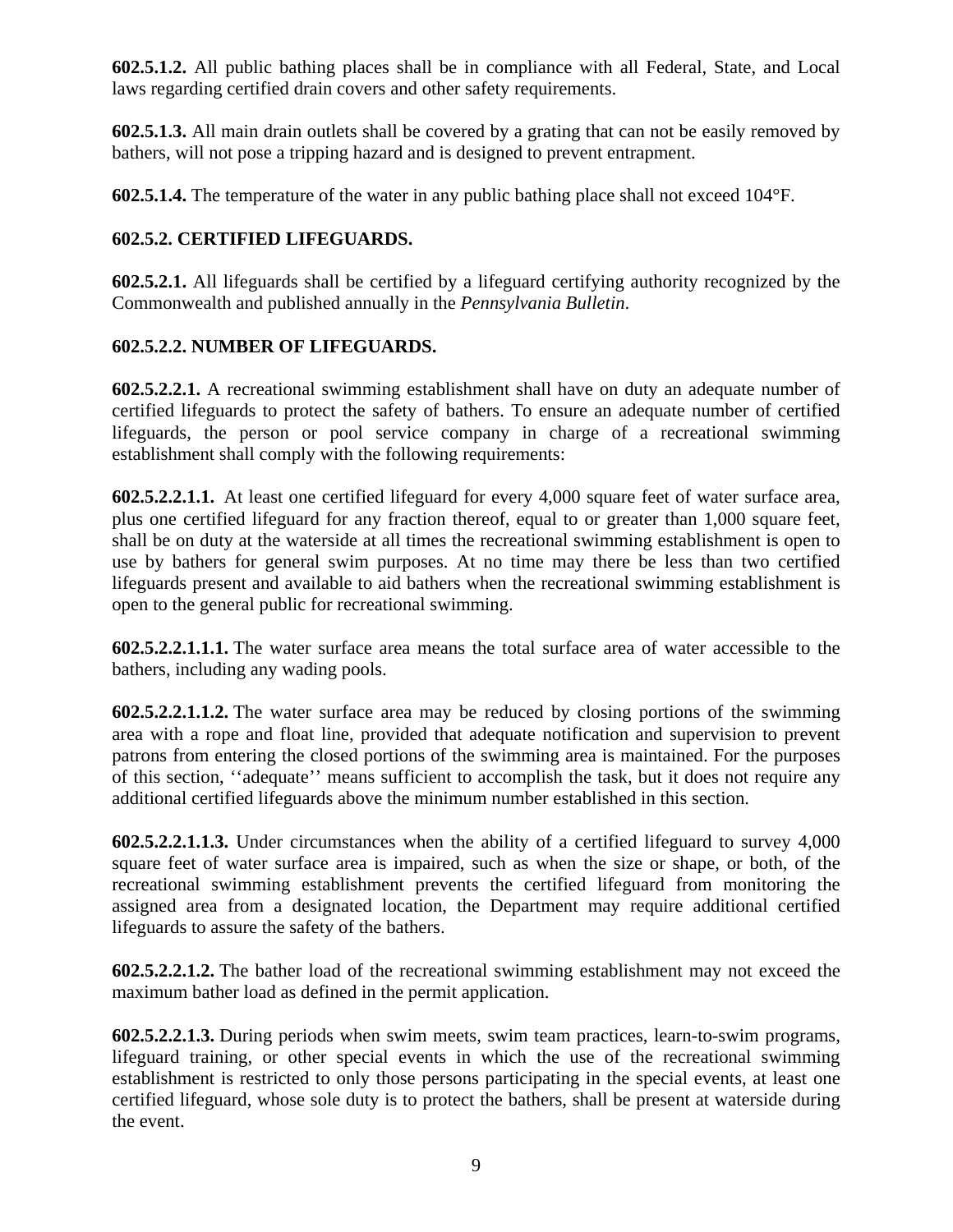**602.5.2.2.1.4.** When a wading pool is open to the public, the certified lifeguard shall have an unobstructed view of the entire wading pool from a certified lifeguard's assigned station. If the certified lifeguard does not have an unobstructed view, an additional certified lifeguard shall be on duty to guard only the wading pool.

**602.5.2.2.1.5.** If the recreational swimming establishment has a diving board or water slide, a certified lifeguard shall be on duty to monitor the diving well or catch area when the diving board or water slide is open to the public.

**602.5.2.2.1.5.1.** The certified lifeguard shall be stationed within 50 feet of the diving well or slide catch area.

**602.5.2.2.1.5.2.** If the swimming area includes both a diving well and slide catch area, or the recreational swimming establishment has multiple slides or diving boards, a certified lifeguard may not be assigned to monitor both areas unless that lifeguard is stationed within 50 feet of each and can monitor both areas simultaneously.

**602.5.2.2.1.5.3.** If the diving well or slide catch area is physically separated from the main swimming area, a certified lifeguard shall be assigned to monitor the diving well or slide catch area exclusively, and the water surface area of the diving well or slide catch area shall be excluded from the water surface area of the recreational swimming establishment for the purpose of determining the number of additional certified lifeguards required under §602.5.2.1.1.1.

**602.5.2.2.1.6.** While on duty to watch bathers, a certified lifeguard may not be assigned other tasks which may divert attention from the safety of the bathers, or which are outside the lifeguard's training and certification.

602.5.2.2.1.7.**SIGNAGE FOR NON-RECREATIONAL SWIMMING ESTABLISH-MENTS.** Whenever a bathing place that is not a recreational swimming establishment, as defined in Section 602.1.2.16., is opened for use and no certified lifeguard service is provided, warning signs shall be placed in plain view of the entrances and inside the pool area which state "WARNING - NO LIFEGUARD ON DUTY", in characters at least four (4) inches in height.

### **602.5.3. LIFESAVING EQUIPMENT.**

**602.5.3.1.** The following minimum life saving equipment and first aid equipment shall be provided and shall be readily available for emergency use at each public bathing place:

**602.5.3.1.1.** Reaching devices: One or more reaching devices. These devices may include, but are not limited to, poles, ropes and reasonable means to extend a person's reach.

**602.5.3.1.2.** Flotation devices: One or more buoys. These devices may include, but are not limited to, life jackets or flotation devices that can support an adult in water.

**602.5.3.1.3.** First-aid kit: a standard 24 unit, American National Standards Institute (ANSI) accredited first-aid kit.

**602.5.3.1.4.** Backboard: a backboard made to the specifications of the American Red Cross or other emergency medical agency. The backboard shall be equipped with head and neck immobilizers and restraining straps.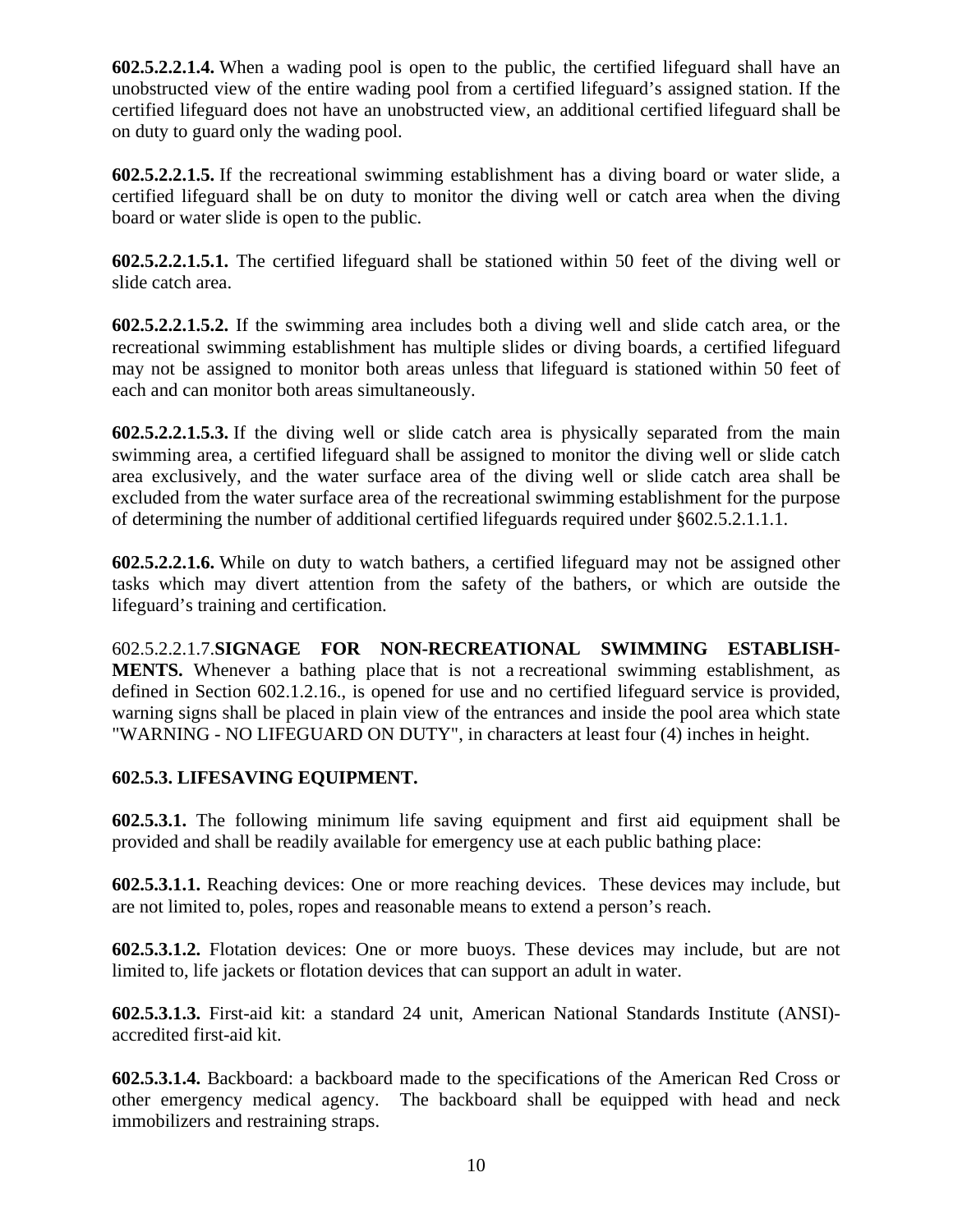**602.5.3.1.5.** Telephone: an operable telephone with a list of emergency telephone numbers.

### **602.6. HYGIENE.**

**602.6.1. GENERAL**. The common use of drinking cups, towels, hair brushes, or other toilet articles shall be prohibited.

**602.6.2. EMPLOYEE HEALTH.** No person having a disease in a stage which is communicable, or likely to become so, shall be employed at a public bathing place.

**602.6.3. BATHER HEALTH.** Persons with signs of illness or disease or with skin rashes or sores or with bandages shall be excluded from public bathing places except where certified by a physician not to have a disease in a communicable stage.

**602.6.4. BATHING SUITS AND TOWELS.** Bathing suits and towels furnished to bathers shall be thoroughly cleaned and dried each time they are used in such a manner as to preclude the transmission of disease and shall be stored in a clean and sanitary manner.

# **602.7. BATHER PREPARATION FACILITIES.**

**602.7.1. A**dequate bather preparation facilities shall be available to all users of the public bathing place.

**602.7.2.** Bather preparation facilities shall be provided with separate dressing facilities, showers, lavatories, toilets and appurtenances for each sex unless such facilities are otherwise readily available to all users of the public bathing place, except that dressing facilities and showers shall not be required at bathing beaches.

**602.7.3.** Bather preparation facilities shall be designed and constructed so that good sanitation can be maintained throughout the building at all times and so that injury to the bather is reduced to a practical minimum.

**602.7.3.1.** Each shower and lavatory shall have running water under pressure and shall be supplied with hot and cold water. Hot water of at least 100°F shall be provided through a mixing valve or combination faucet.

**602.7.3.2.** Soap dispensers with soap and single-use hand towels or hand dryers shall be provided at all lavatories.

**602.7.3.3.** Toilet paper shall be provided in each locker room and restroom.

**602.7.3.4.** Interior walls and floors shall be surfaced with material which is readily cleanable and the floors drained to prevent standing water.

**602.7.3.5.** Sufficient lighting shall be provided to promote cleanliness.

**602.7.3.6.** Ventilation and heating shall be such as to provide for the comfort of the bather.

### **602.8. UNSAFE PLUMBING CONNECTIONS.**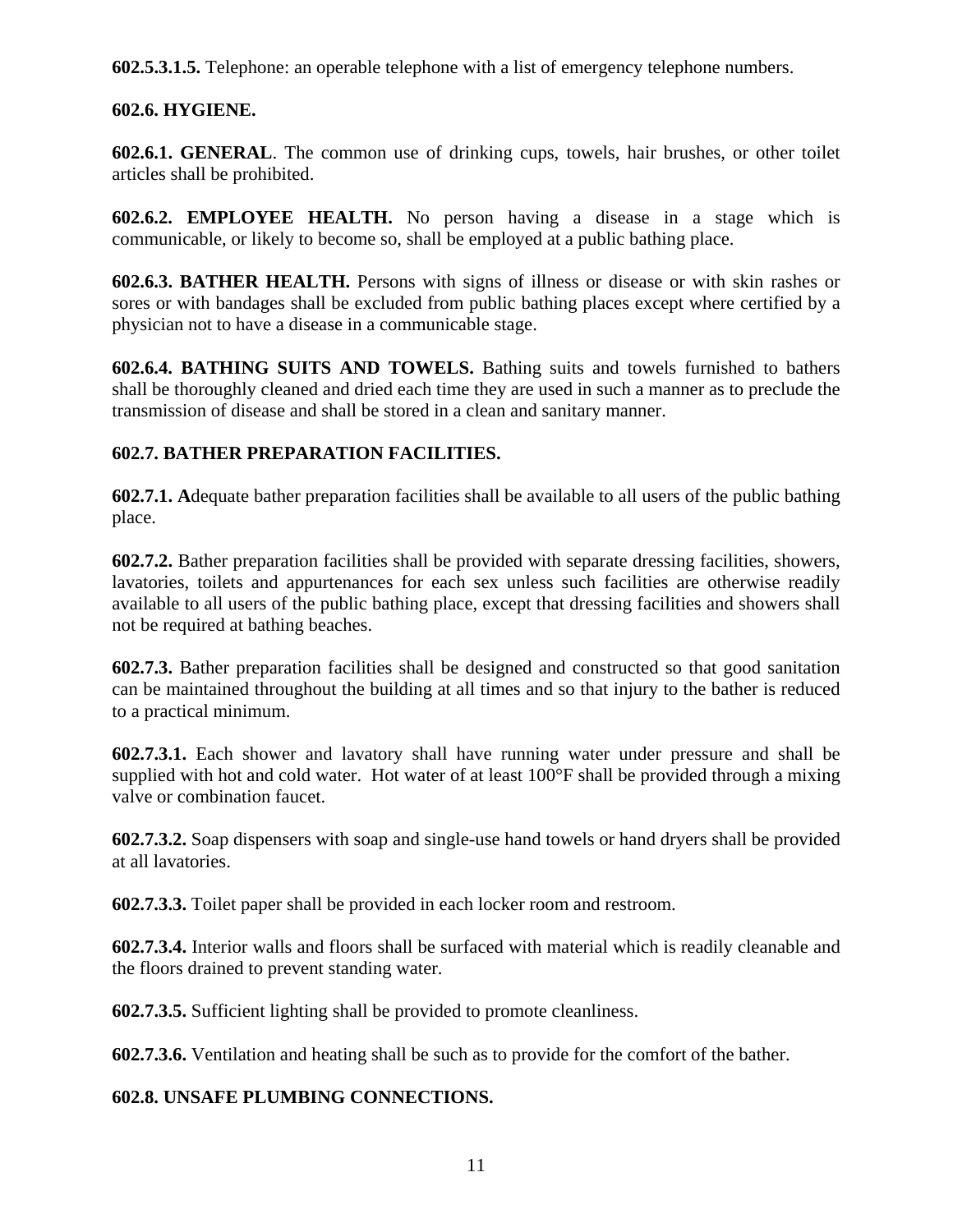**602.8.1.** Plumbing shall be so sized, installed and maintained as to carry adequate quantities of water to required locations throughout the public bathing place, to prevent contamination of the water supply, to properly convey sewage and liquid wastes from the establishment to the sewerage or sewage disposal system and to prevent creation of an insanitary condition or nuisance.

### **602.8.2. CROSS-CONNECTIONS.**

**602.8.2.1.** Cross connections shall not be permitted.

**602.8.2.2.** A cross-connection shall be considered broken when a minimum air gap of at least twice the diameter of the water pipe is provided where potable water enters the pool and where pool water or water from the recirculation system is discharged to a sewer system.

### **602.8.3. BACKFLOW PREVENTION.**

**602.8.3.1.** Backflow shall not be permitted. A potable water distributing pipe shall be considered as protected against backflow from any plumbing fixture or other piece of equipment or from any appliance capable of affecting the quality of the water in the potable water supply where an air gap at least twice the diameter of the water supply pipe has been provided.

**602.8.3.2.** Where it is not practicable to provide such minimum air gap, the connection to the fixture, equipment or appliance shall be equipped with a backflow preventer assembly of a type and at a location approved by the Department.

**602.8.3.3.** The Department may require that a backflow preventer assembly of a type and at a location approved by the Department be installed at any fixed water outlet to which a hose may be connected and used in contact with liquids or other substances.

### **602.9. ELECTRICAL SAFETY.**

**602.9.1. INSTALLATION STANDARDS.** The electrical installation at all public bathing places shall comply with and be maintained in accordance with requirements of the latest edition of the National Electrical Code except that installations prior thereto shall comply with the requirements of the then current edition of the National Electric Code.

### **602.9.2. UNDERWATER LIGHTS.**

**602.9.2.1.** All swimming pools with underwater lights, regardless of the date of the lights installation, shall comply with the latest edition of the National Electrical Code requirements pertaining to underwater lights.

**602.9.2.2.** If defects in the electrical installations of underwater lights are found, the light fixtures shall be disconnected immediately and repaired or replaced within the time period required by the Department. Where requested by the inspection agency, the pool shall be drained to provide for proper inspection of the underwater lights.

**602.9.3. WIRING.** All electrical wiring where exposed and accessible to bathers shall be in rigid conduit or electrical metallic tubing and all boxes, fittings and accessories used in damp or wet locations shall be so installed and equipped as to prevent the entrance of water.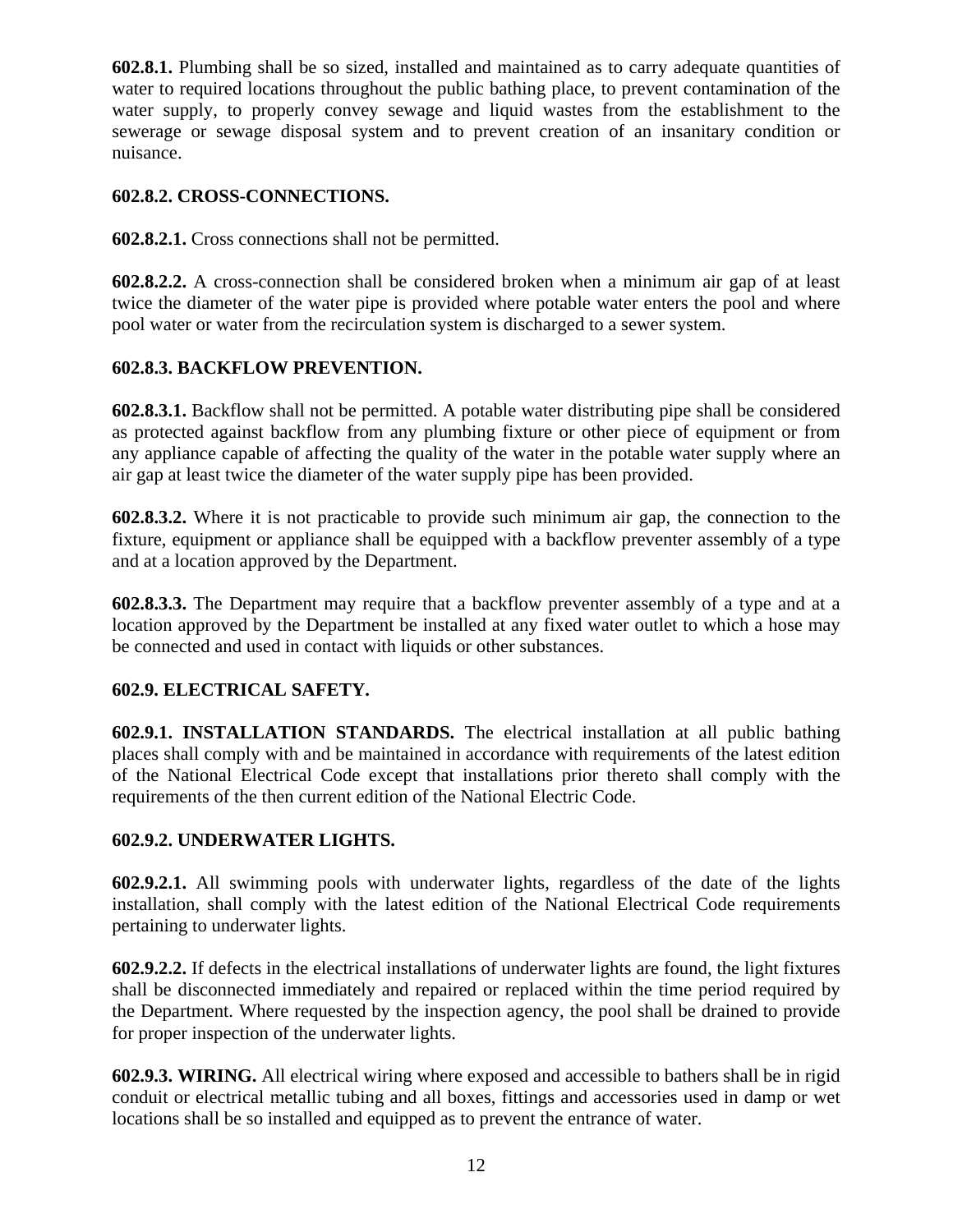**602.9.4. DISTRIBUTION CENTERS.** Distribution centers, where fused switches or circuit breakers are grouped, shall be enclosed and located so as to be inaccessible to all except authorized persons.

### **602.9.5. OVERHEAD CONNECTORS.**

**602.9.5.1.** The crossing of outdoor public bathing places by open overhead electrical conductors shall be prohibited.

**602.9.5.2.** Overhead electrical conductors crossing playgrounds contiguous to outdoor bathing places shall comply with the requirements of the current edition of the National Electrical Code.

## **602.9.6. GROUNDING REQUIREMENTS.**

**602.9.6.1.** All metal fences, railings, or other appurtenances on which a broken electrical conductor might fall shall be effectively grounded.

**602.9.6.2.** All water and other piping to and from the public bathing place, including inlet and outlet pipes, shall be metallically bonded together and adequately connected to the same grounding electrode used to ground the neutral conductor of the electrical system. This shall be in addition to the grounding requirements for electrical equipment and circuits as required by the current edition of the National Electric Safety Code.

**602.9.6.3. GROUND FAULT CIRCUIT INTERUPTERS.** All electrical equipment and wiring shall be equipped with ground fault circuit interrupters.

## **602.9.7. LOCATION OF EQUIPMENT.**

**602.9.7.1.** Pumps, filters and other mechanical and electrical equipment shall be enclosed in such a manner as to be accessible only to authorized persons.

**602.9.7.2.** Construction and drainage shall be such as to avoid the entrance or accumulation of water in the vicinity of the electrical equipment.

**602.9.8. INSPECTION OF INSTALLATIONS.** The electrical installations at all public bathing places, and any future additions or modifications to such installations, prior to being placed in service and every three years thereafter, shall be inspected and approved in accordance with these regulations by an electrical inspection agency approved by the Department and evidence, in duplicate, of such approval by this agency forwarded to the Department. If electrical defects are noted by the electrical inspection agency, a copy of the inspection report shall be forwarded to the Department immediately by the person or pool service company in charge or the electrical inspection agency.

### **602.10. SEWAGE DISPOSAL.**

**602.10.1.** All sewerage systems serving public bathing places shall be approved by the Department. Such approval shall be based upon satisfactory compliance with the provisions of Chapter 500, §502, 503, and 504 of these Rules and Regulations, the "Sewage Facilities Act" (35 P.S. §691.1 et seq.), and the "Clean Streams Law" (35 P.S. §691.1 – 691.1001).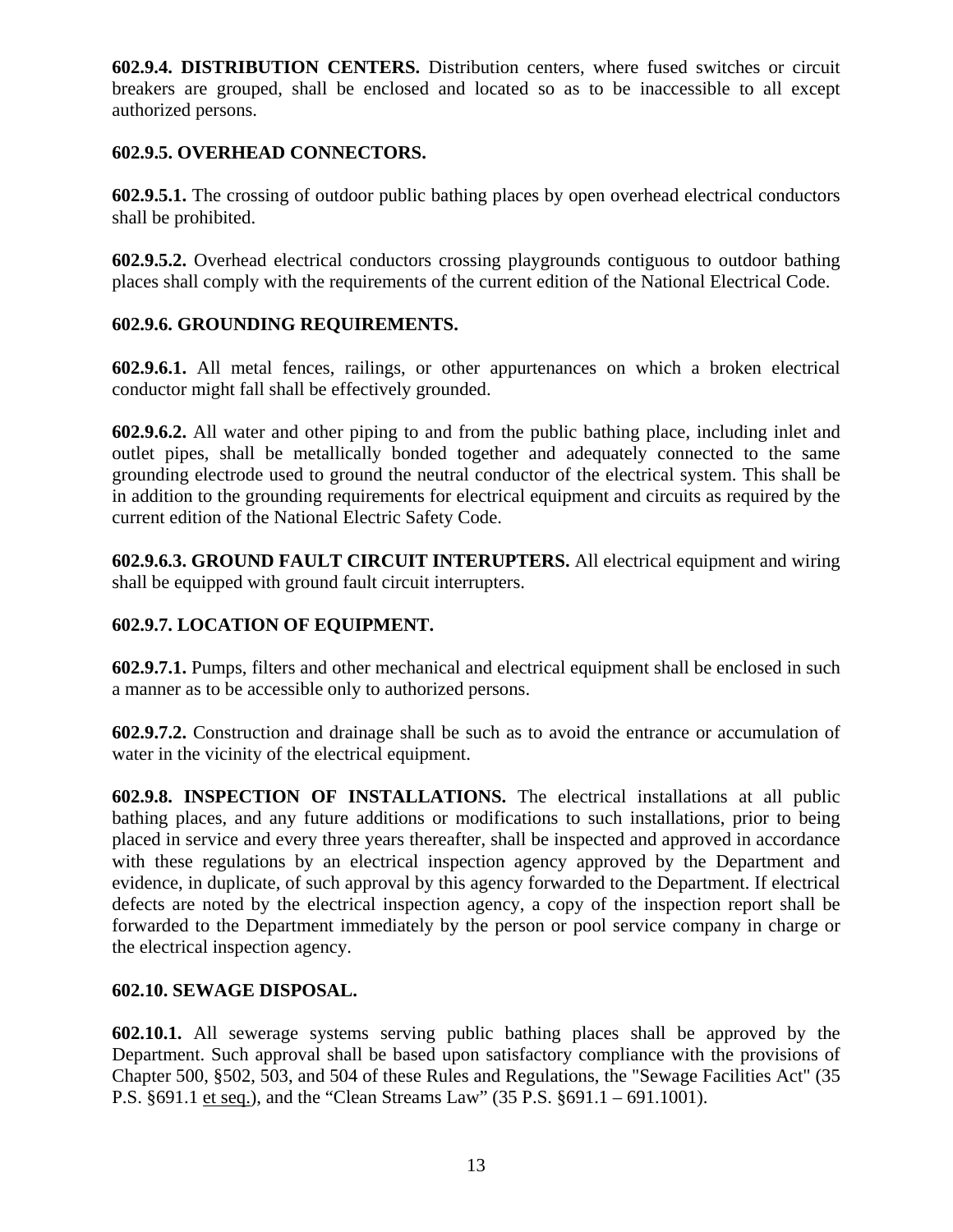**602.10.2.** Any discharge of filter backwash and other pool waste water to the Waters of the Commonwealth shall be approved in the permit issued by the Commonwealth.

## **602.11. VECTOR CONTROL.**

**602.11.1.** Adequate measures for the control of arthropods and rodents which the Department deems a public health hazard shall be taken in a manner satisfactory to the Department, and in accordance with the provisions of Chapter 600, §603 of these Rules and Regulations.

### **602.12. GARBAGE AND REFUSE.**

**602.12.1. COLLECTION.** The collection of all garbage and refuse shall be conducted in a sanitary manner and as often as necessary in order to prevent a nuisance.

## **602.12.2. STORAGE.**

**602.12.2.1.** All garbage and refuse containing food wastes shall, prior to disposal, be kept in leak-proof, non- absorbent, rust and corrosion resistant containers of adequate number, which shall be kept covered with tight fitting lids, when filled or stored or not in continuous use, but any other manner of garbage and refuse storage may be used if approved by the Department.

**602.12.2.2.** All other refuse shall be stored in containers, rooms or areas of sufficient numbers and size in a manner so as to prevent arthropod or rodent problems and other nuisances.

**602.12.3. DISPOSAL.** Where disposal of garbage or refuse is accomplished within or upon the premises of the public bathing place, the disposal facilities shall be operated and maintained so as not to create a nuisance or a health hazard.

**602.12.4. CLEANING OF AREA.** Adequate cleaning facilities shall be provided, and each container, room or area, shall be thoroughly cleaned after each emptying or removal of garbage and refuse.

### **602.13. FOOD.**

**602.13.1** Where food service is provided, the food service facilities and operations shall comply with the provisions of Chapter 300 of these Rules and Regulations.